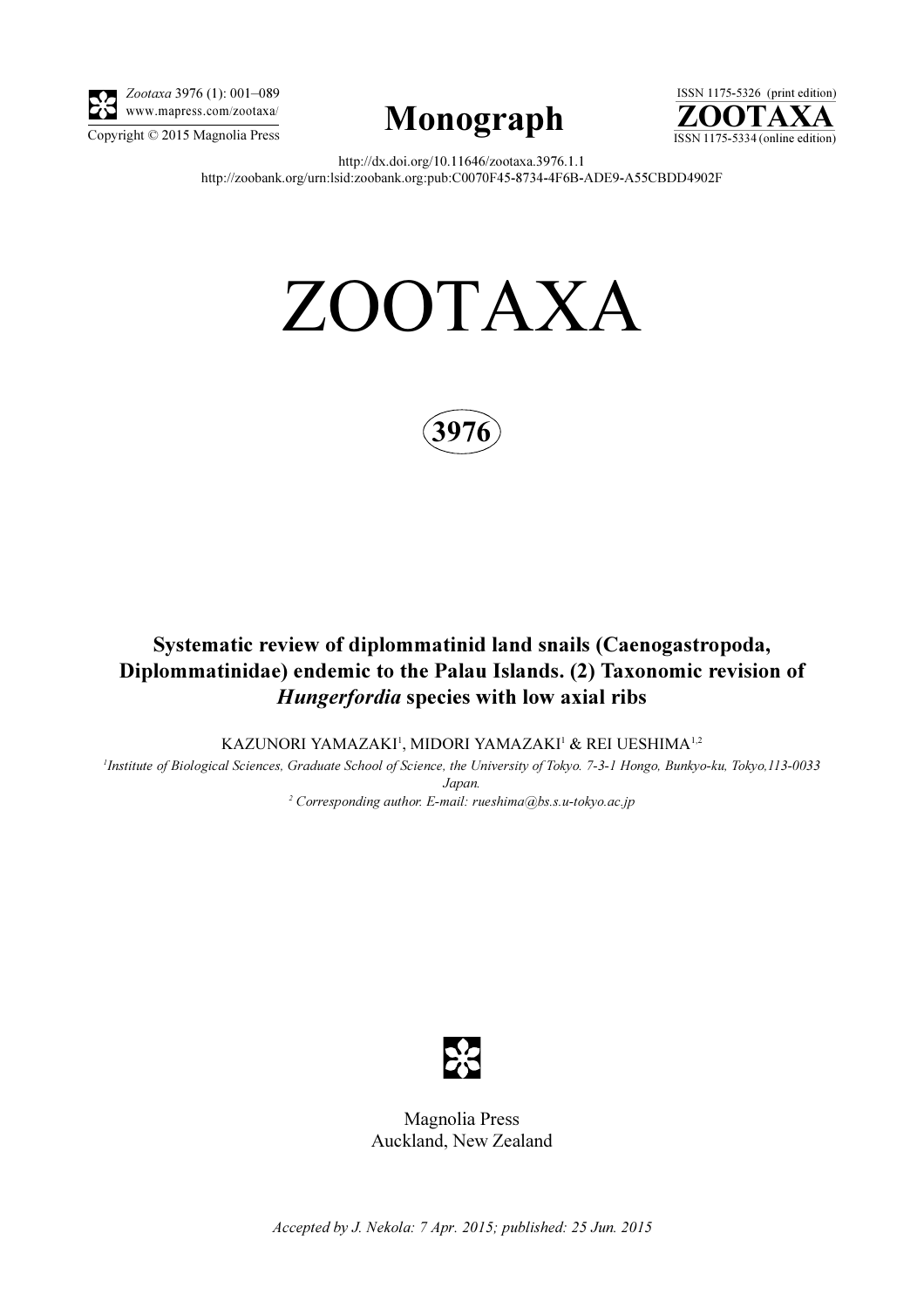### KAZUNORI YAMAZAKI, MIDORI YAMAZAKI, REI UESHIMA

Systematic review of diplommatinid land snails (Caenogastropoda, Diplommatinidae) endemic to the Palau Islands. (2) Taxonomic revision of *Hungerfordia* species with low axial ribs (Zootaxa 3976)

89 pp.; 30 cm. 25 Jun. 2015 ISBN 978-1-77557-731-7 (paperback) ISBN 978-1-77557-732-4 (Online edition)

FIRST PUBLISHED IN 2015 BY Magnolia Press P.O. Box 41-383 Auckland 1346 New Zealand e-mail: zootaxa@mapress.com http://www.mapress.com/zootaxa/

© 2015 Magnolia Press

All rights reserved.

No part of this publication may be reproduced, stored, transmitted or disseminated, in any form, or by any means, without prior written permission from the publisher, to whom all requests to reproduce copyright material should be directed in writing.

This authorization does not extend to any other kind of copying, by any means, in any form, and for any purpose other than private research use.

ISSN 1175-5326 (Print edition) ISSN 1175-5334 (Online edition)